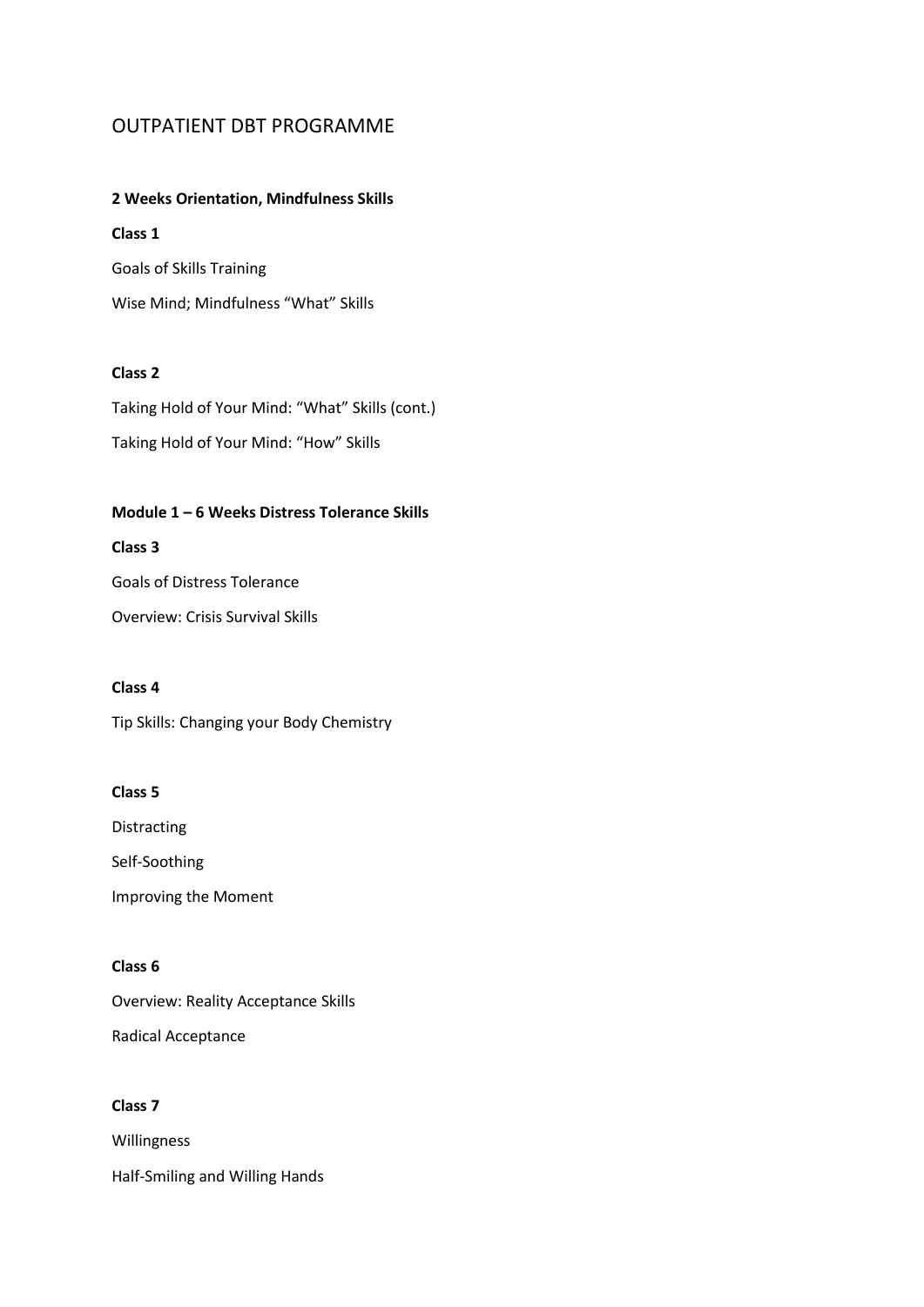#### **Class 8**

Mindfulness of Current Thoughts

**Classes 9, 10**  2 Weeks Orientation, Mindfulness Skills

### **Module 2 – 7 Weeks Emotion Regulation Skills**

**Class 11** Goals of Emotional What Emotions Do for You A Model for Describing Emotions

# **Class 12**

Overview: Changing Emotional Responses

#### **Class 13**

Opposite Acton

#### **Class 14**

Problem Solving

### **Class 15**

Overview: Reducing Vulnerability to Emotion Mind Accumulating Positive Emotions in the Short Term Pleasant Events List

### **Class 16**

Accumulating Positive Emotions in the Long Term Values and Priorities List